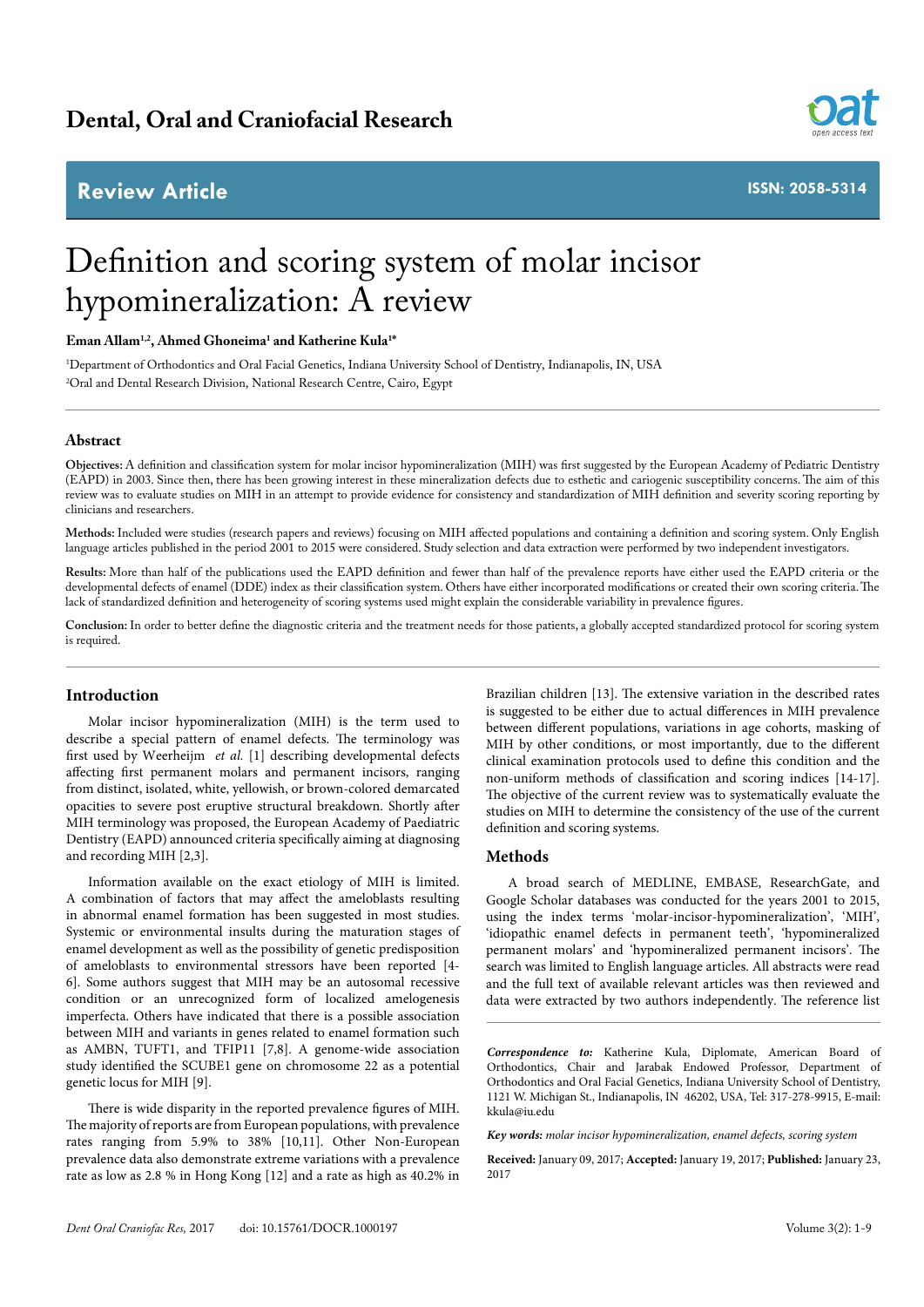of key articles was also examined to include any citations that were not located in the search engines.

Of the 175 initial citations, 94 were selected based on abstracts and the remaining articles dealing with generalized enamel defects or inherited dental anomalies were excluded. After reviewing each publication, 52 articles (40 research paper and 12 reviews) relevant to the formulated research question were chosen for inclusion.

including a contemporary definition and scoring system or to estimate the prevalence in a certain population excluding articles focusing on generalized or hereditary enamel defects and other age groups.

### **Results**

Criteria of the 52 articles included in the current review (12 reviews and 40 clinical prevalence studies) are summarized in Tables 1 and 2.

A total of 25 reports used either Weerheijm *et al.* [1] or Weerheijm

Articles were included if the aim was either to describe MIH

#### **Table 1.** Summary of included articles.

|                         | <b>Study</b>                         | Year | Study type                                | Location                      | Classification                                                                                                                                                                                                                                                                                                                                                                                                                                                                                                                                                                                                                                                               | <b>Definition</b>                                                                                                                                                                                                 |
|-------------------------|--------------------------------------|------|-------------------------------------------|-------------------------------|------------------------------------------------------------------------------------------------------------------------------------------------------------------------------------------------------------------------------------------------------------------------------------------------------------------------------------------------------------------------------------------------------------------------------------------------------------------------------------------------------------------------------------------------------------------------------------------------------------------------------------------------------------------------------|-------------------------------------------------------------------------------------------------------------------------------------------------------------------------------------------------------------------|
| 1                       | Weerheijm et al. [1]                 | 2001 | Short communication Amsterdam, The        | Netherlands                   | The aim of this report was to describe the<br>phenomenon and find a common name for it                                                                                                                                                                                                                                                                                                                                                                                                                                                                                                                                                                                       | Hypomineralization of systemic origin<br>of 1-4 permanent first molar, frequently<br>associated with affected incisors                                                                                            |
| $\overline{2}$          | Weerheijm [2]                        | 2003 | Review                                    | Amsterdam, The<br>Netherlands | Not provided                                                                                                                                                                                                                                                                                                                                                                                                                                                                                                                                                                                                                                                                 | Weerheijm et al. [1]                                                                                                                                                                                              |
| 3                       | Weerheijm et al. [3]                 | 2003 | Review and experts<br>meeting conclusions | Amsterdam, The<br>Netherlands | Judgement criteria were set as:<br>absence or presence of demarcated opacities;<br>$-PEB$ ;<br>atypical restorations;<br>extraction of molars due to MIH;<br>- failure of eruption of a molar or an incisor                                                                                                                                                                                                                                                                                                                                                                                                                                                                  | Weerheijm et al. [1]                                                                                                                                                                                              |
| $\overline{\mathbf{4}}$ | William et al. [38]                  | 2006 | Review                                    | Melbourne, Australia          | Weerhejim et al. [3]                                                                                                                                                                                                                                                                                                                                                                                                                                                                                                                                                                                                                                                         | Weerheijm et al. [1]                                                                                                                                                                                              |
| 5                       | Mathu-Muju and Wright 2006<br>[39]   |      | Chapter                                   | North Carolina, USA           | -Mild MIH: Demarcated opacities in nonstress-bearing<br>area, isolated, no fracture, no hypersensitivity or caries.<br>-Moderate MIH: Intact atypical restorations,<br>demarcated opacities on occlusal/incisal third of teeth<br>without PEB, PEB or caries limited to 1 or 2 surfaces<br>without cuspal involvement.<br>-Severe MIH: PEB, history of sensitivity, caries, crown<br>destruction, defective atypical restoration, esthetic<br>concerns                                                                                                                                                                                                                       | Weerheijm et al. [1]                                                                                                                                                                                              |
| 6                       | Crombie et al. [18]                  | 2009 | Review                                    | Melbourne, Australia          | <b>DDE</b> Index                                                                                                                                                                                                                                                                                                                                                                                                                                                                                                                                                                                                                                                             | Demarcated, qualitative defects of<br>enamel of systemic origin, affecting<br>one or more permanent molars<br>[usually FPMs] with or without<br>involvement of the incisor teeth                                  |
| $\overline{7}$          | dos Santos and Maia<br>[40]          | 2012 | Chapter                                   | Rio de Janerio, Brazil        | The 10-point scoring system based on the EAPD<br>criteria (Ghanim et al. [16])                                                                                                                                                                                                                                                                                                                                                                                                                                                                                                                                                                                               | Morphological enamel defects<br>involving the occlusal and/or incisal<br>third of one or more permanent<br>molars or incisors as result of<br>hypomineralization of systemic origin                               |
| 8                       | Sadashivamurthy and<br>Deshmukh [41] | 2012 | Review                                    | Karnataka, India              | Weerhejim et al. [3]                                                                                                                                                                                                                                                                                                                                                                                                                                                                                                                                                                                                                                                         | Acquired developmental defect<br>primarily disrupting mineralization of<br>permanent first molars and incisors                                                                                                    |
| 9                       | Shubha and Hedge [5]                 | 2013 | Review                                    | Rajasthan, India              | Weerheijm et al. [3]                                                                                                                                                                                                                                                                                                                                                                                                                                                                                                                                                                                                                                                         | Weerheijm et al. [1]                                                                                                                                                                                              |
| 10                      | Seow [42]                            | 2014 | Review                                    | Brisbane, Australia           | Not provided                                                                                                                                                                                                                                                                                                                                                                                                                                                                                                                                                                                                                                                                 | A condition where the permanent<br>molars and incisors show demarcated<br>areas of hypomineralization or<br>opacities and often have PEB of the<br>weak tooth structure and show high<br>susceptibility to caries |
| 11                      | Bajwa et al. [43]                    | 2014 | Review                                    | Andhra Pradesh, India         | Weerhejim et al. [3]                                                                                                                                                                                                                                                                                                                                                                                                                                                                                                                                                                                                                                                         | Weerheijm et al. [1]                                                                                                                                                                                              |
| 12                      | Ghanim et al. [17]                   | 2015 | Review                                    | Melbourne, Australia          | A detailed diagnostic chart was proposed combining Weerheijm et al. [1]<br>both clinical presentation of the enamel lesion and<br>the size of the surface area affected:<br>0: no visible enamel defect; 1: enamel defect,<br>non-MIH, 2: White creamy demarcated, yellow or<br>brown demarcated opacities; 3: PEB; 4: Atypical<br>restoration; 5: Atypical caries; 6: Missing because of<br>MIH; 7: Cannot be scored. Lesion extension criteria<br>(after diagnosing i.e. scores $2$ to $6$ ): I: less than one<br>third of the tooth affected; II: at least one third but<br>less than two thirds of the tooth affected; III: at least<br>two thirds of the tooth affected |                                                                                                                                                                                                                   |

PEB: posteruptive enamel breakdown; PFM: permanent first molar; EAPD: European Academy of Pediatric Dentistry; DDE: developmental defects of enamel index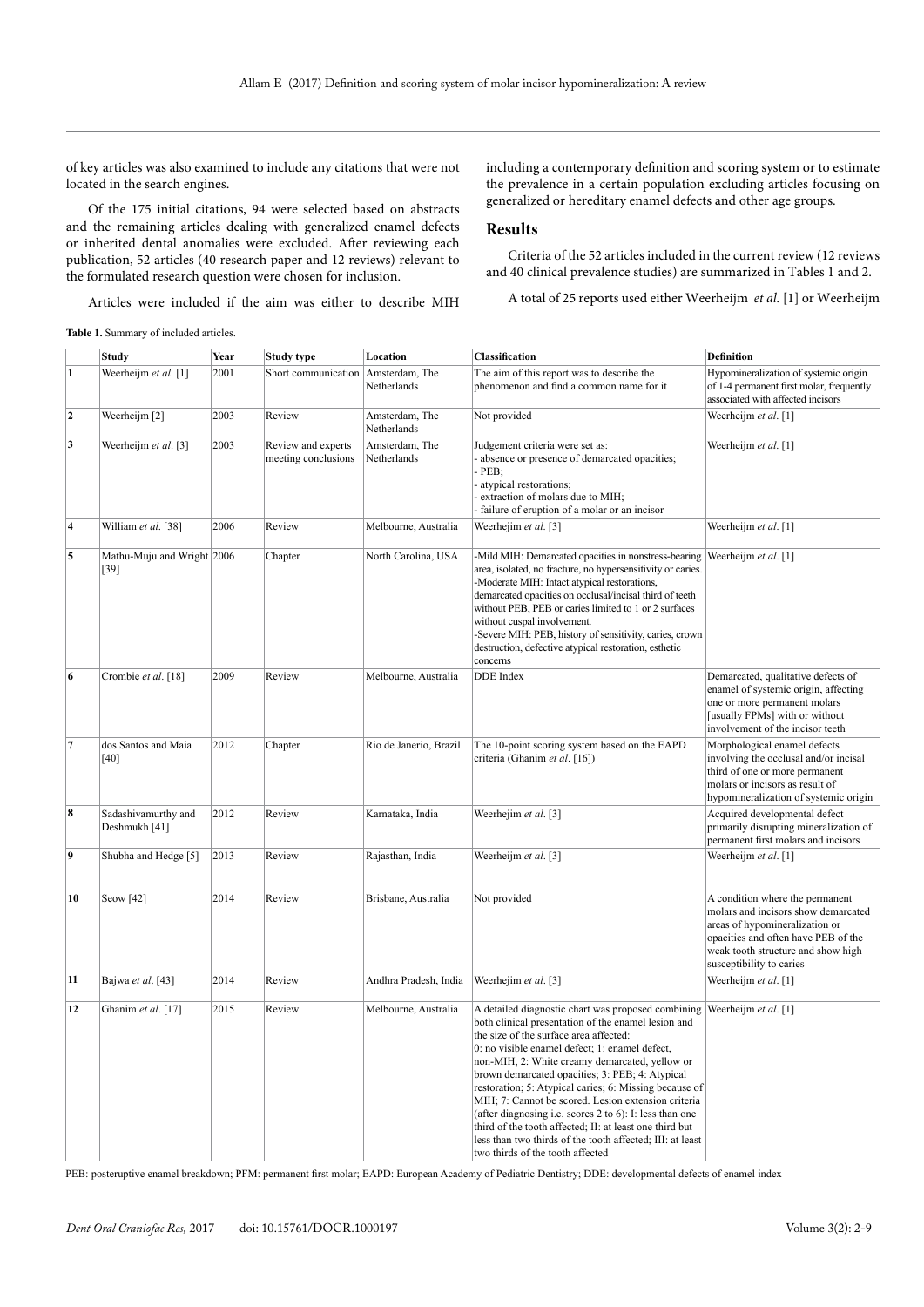## **Table 2.** Summary of included studies.

|                         | <b>Study</b>                    | Year | <b>Study type</b>                      | Location                            | Sample                                                      | Scoring                                                                                                                                                                                                                                                                                                                                                                                                                                                             | <b>Definition</b>                                                                                                                                                                    |
|-------------------------|---------------------------------|------|----------------------------------------|-------------------------------------|-------------------------------------------------------------|---------------------------------------------------------------------------------------------------------------------------------------------------------------------------------------------------------------------------------------------------------------------------------------------------------------------------------------------------------------------------------------------------------------------------------------------------------------------|--------------------------------------------------------------------------------------------------------------------------------------------------------------------------------------|
| $\mathbf{1}$            | Calderara et al. 2005<br>$[32]$ |      | Prospective cohort                     | Lissone, Italy                      | Total: 227 children,<br>age 7.3-8.3 years,<br>MIH: 13.7%    | Weerheijm et al. [1]                                                                                                                                                                                                                                                                                                                                                                                                                                                | Weerheijm et al. [1]                                                                                                                                                                 |
| $\mathbf{2}$            | Fteita et al. [22] 2006         |      | Prospective cohort                     | Benghazi, Libya                     | 188 children, age<br>7-8.9 years, MIH:<br>2.9%              | -Mild: color changes of smooth surface<br>Weerheijm et al. [1]<br>-Moderate: loss of enamel without<br>dentine involvement<br>-Severe: lesions affecting both the enamel<br>and the dentine, atypical restorations<br>and teeth extracted because of severe<br>hypomineralization                                                                                                                                                                                   |                                                                                                                                                                                      |
| 3                       | Preusser et al.<br>[10]         | 2007 | Prospective cohort                     | Giessen, Germany                    | Total: 1,002<br>children, age 6-12<br>years, MIH: 5.9%      | · Degree 1: Isolated white, cream,<br>yellowish-brown discolorations on the<br>chewing surface and upper part of the<br>crown<br>• Degree 2: hypomineralized yellowish-<br>brown enamel affecting the humps on the<br>top of the crown, but with only a slight<br>loss of substance<br>· Degree 3: Large-scale mineral<br>deficiency with distinct yellowish brown<br>discolorations and defects in crown<br>morphology resulting from extensive loss<br>of enamel. | Enamel defects in first<br>permanent molars and permanent<br>incisors, ranging from distinct,<br>isolated, white, and cream-<br>colored markings to large-scale<br>ill structuring   |
| $\overline{\mathbf{4}}$ | Jasulaityte et<br>al. [44]      | 2007 | Prospective cohort                     | Kaunas, Lithuania                   | Total: 1,277<br>children, age 7-9<br>years, MIH: 9.7%       | MIH cases were categorized into three<br>groups (opacities, enamel breakdown,<br>and atypical restorations) and were<br>recoded into two severity levels: opacities<br>and disintegration defects. The affected<br>children were divided into two groups:<br>children having 1-2 affected teeth and<br>children having 3-6 affected teeth                                                                                                                           | Weerheijm et al. [1]                                                                                                                                                                 |
| 5                       | Muratbegovic<br>et al. [33]     | 2007 | Cross-sectional case-<br>control study | Sarajevo, Bosnia and<br>Herzegovina | Total: 560 children.<br>12 years old, MIH:<br>12.3%         | EAPD $[3]$                                                                                                                                                                                                                                                                                                                                                                                                                                                          | The systemic hypomineralization<br>of one, two, three or all four<br>FPM often followed by changes<br>of maxillary and somewhat<br>less commonly of mandibular<br>permanent incisors |
| $\boldsymbol{6}$        | Jasulaityte et<br>al. [45]      | 2008 | Prospective cohort                     | Amsterdam, The<br>Netherlands       | Total: 442 children,<br>age 6-11 years,<br>MIH: 14.3%       | <b>EAPD</b> [3]                                                                                                                                                                                                                                                                                                                                                                                                                                                     | Weerheijm et al. [1]                                                                                                                                                                 |
| 7                       | Lygidakis et al. 2008<br>$[25]$ |      | Prospective cohort                     | Athens, Greece                      | age 5.5-12 years,<br>MIH: 10.2%                             | Total: 3518 children, -Mild defects: demarcated<br>opacities<br>-Moderate/severe defects: PEB and<br>atypical restorations                                                                                                                                                                                                                                                                                                                                          | Weerheijm et al. [1]                                                                                                                                                                 |
| $\boldsymbol{8}$        | Laisi et al. [23] 2008          |      | Prospective cohort                     | Helsinki, Finland                   | Total: 167 children,<br>age 7-10 years,<br>MIH: 14.4%       | -Mild defects: Demarcated opacity larger<br>than 2 mm in diameter<br>Moderate defects: Broken enamel<br>Severe defects: Loss of enamel with<br>affected dentine, or atypical restoration                                                                                                                                                                                                                                                                            | Weerheijm et al. [1]                                                                                                                                                                 |
| 9                       | Whatling and<br>Fearne [46]     | 2008 | Prospective cohort                     | London, UK                          | Total: 109 children,<br>age 6-13 years,<br>MIH: 57 children | Not provided                                                                                                                                                                                                                                                                                                                                                                                                                                                        | Weerheijm et al. [1]                                                                                                                                                                 |
| 10                      | Cho et al. $[12]$               | 2008 | Retrospective cross-<br>sectional      | Hong Kong                           | Total: 2635 records,<br>12 years old, MIH:<br>2.8%          | The severity of hypomineralization was<br>not recorded                                                                                                                                                                                                                                                                                                                                                                                                              | Weerheijm et al. [1]                                                                                                                                                                 |
| 11                      | Kusku et al.<br>$[47]$          | 2008 | Retrospective clinical<br>study        | Istanbul, Turkey                    | Total: 147 children,<br>age 7-9 years, MIH:<br>14.9%        | EAPD $[3]$                                                                                                                                                                                                                                                                                                                                                                                                                                                          | Weerheijm et al. [1]                                                                                                                                                                 |
| 12                      | Chawla et al.<br>$[27]$         | 2008 | Retrospective cross-<br>sectional      | Melbourne, Australia                | Records of 182 MIH<br>children, age 6-14<br>years           | -Mild defects: Teeth with white-cream<br>opacities<br>-Moderate-severe: Yellow-brown<br>discoloration or PEB hypomineralization                                                                                                                                                                                                                                                                                                                                     | Weerheijm et al. [1]                                                                                                                                                                 |
| 13                      | Chawla et al.<br>[28]           | 2008 | Retrospective cross-<br>sectional      | Melbourne, Australia                | Records of 182 MIH<br>children, age 6-14<br>years           | Hypomineralization Severity Index.<br>(Chawla et al. 2008)<br>* Presence: FPM unerupted = 0; FPM<br>erupted $= 1$ .<br>* Extent of hypomineralization: none = 0;<br>$mild = 1$ ; moderate-severe = 2.<br>* Sensitivity: none = 0; sensitive = 1.<br>* No. restorative procedures: none = 0;<br>one = 1; two = 2; three or more = 3                                                                                                                                  | Weerheijm et al. [1]                                                                                                                                                                 |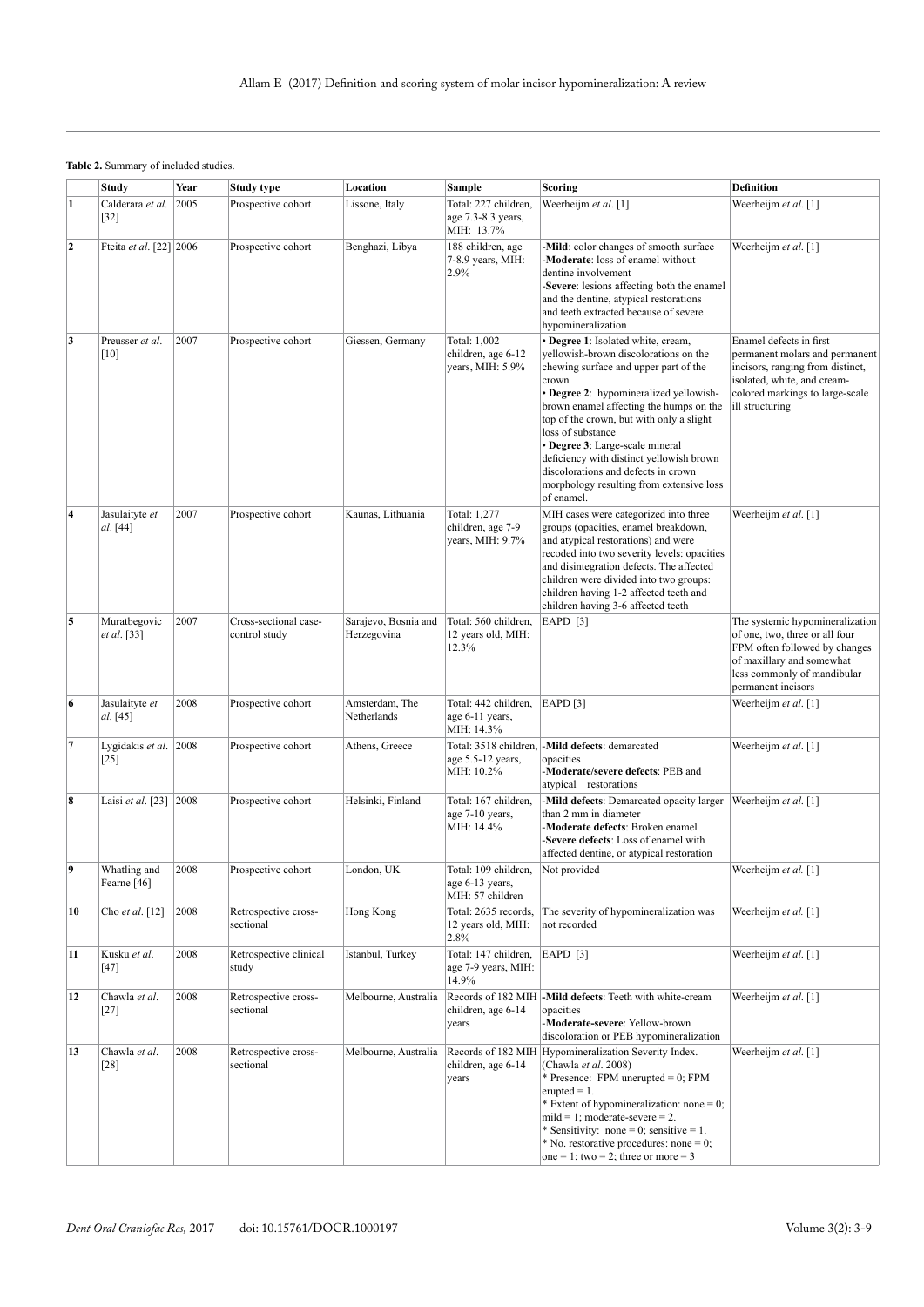| 14 | Laisi et al. [48] 2009             |      | Prospective cohort                     | Lammi, Finland                                | Total: 141 children,<br>age 7.8-12.7 years,<br>MIH:16.3%      | - Mild defects: demarcated opacity<br>-Severe defects: PEB/atypical restorations                                                                                                                                                                                                                                                                                                                                                                                                                                                                                                            | Weerheijm et al. [1]                                                                                                                                                                                                              |
|----|------------------------------------|------|----------------------------------------|-----------------------------------------------|---------------------------------------------------------------|---------------------------------------------------------------------------------------------------------------------------------------------------------------------------------------------------------------------------------------------------------------------------------------------------------------------------------------------------------------------------------------------------------------------------------------------------------------------------------------------------------------------------------------------------------------------------------------------|-----------------------------------------------------------------------------------------------------------------------------------------------------------------------------------------------------------------------------------|
| 15 | Kuscu et al.<br>$[49]$             | 2009 | Prospective cohort                     | Kocaeli, Turkey                               | Total: 153 children,<br>age 7-10 years,<br>MIH: 9.1-9.2%      | replacing affected enamel<br>EAPD $[3]$                                                                                                                                                                                                                                                                                                                                                                                                                                                                                                                                                     | Weerheijm et al. [1]                                                                                                                                                                                                              |
| 16 | Kemoli <sup>[26]</sup>             | 2009 | Prospective cross-<br>sectional        | Nairobi, Kenya                                | Total: 3,591<br>children, age 6-8<br>years, MIH: 13.73%       | 0: No opacities or discolorations,<br>1: Demarcated opacities, PEB, large and<br>extensive restorations suspected to be a<br>result of hypomineralization.                                                                                                                                                                                                                                                                                                                                                                                                                                  | Weerheijm et al. [1]                                                                                                                                                                                                              |
| 17 | Soviero et al.<br>$[13]$           | 2009 | Prospective cohort                     | Rio de Janeiro, Brazil   Total: 249 children, | age 7-13 years,<br>MIH: 40.2%                                 | 0: Absence of demarcated opacity<br>1: Presence of a demarcated opacity, PEB,<br>an atypical restoration, or extraction due<br>to demarcated opacities                                                                                                                                                                                                                                                                                                                                                                                                                                      | Demarcated opacities which are<br>qualitative defects involving an<br>alteration in the translucency of<br>the enamel, which is otherwise<br>normal in terms of thickness and<br>smoothness of its surface often<br>affecting PFM |
| 18 | da Costa-Silva<br>et al. [24]      | 2010 | Prospective cohort                     | Araraquara-SP, Brasil Total: 918 children,    | age 6-12 years,<br>MIH: 19.8%                                 | -Mild: demarcated opacities larger than<br>Weerheijm et al. [1]<br>1.0 mm with no need of treatment<br>-Moderate: lesions with rough and<br>broken enamel<br>-Severe: loss of dental structure affecting<br>both enamel and dentin, atypical<br>restorations replacing affected hard tissue<br>or teeth extracted because of severe<br>hypomineralization                                                                                                                                                                                                                                   |                                                                                                                                                                                                                                   |
| 19 | Ghanim et al.<br>$[16]$            | 2011 | Prospective cohort                     | Mosul, Iraq                                   | Total: 823 children,<br>age 7-9 years, MIH:<br>18.6%          | 0: Enamel defect free:<br>1: White/creamy demarcated opacities,<br>no PEB; 1a: White/creamy demarcated<br>opacities, with PEB;<br>2: Yellow/brown demarcated opacities,<br>no PEB; 2a: Yellow/brown demarcated<br>opacities, with PEB;<br>3: Atypical restoration;<br>4: Missing because of MIH; 5: Partially<br>erupted with evidence of MIH;<br>6: Unerupted/partially erupted with no<br>evidence of MIH;<br>7: Diffuse opacities (not MIH);<br>8: Hypoplasia (not MIH);<br>9: Combined lesion (diffuse opacities/<br>hypoplasia with MIH);<br>10: Demarcated opacities in incisors only | Weerheijm et al. [1]                                                                                                                                                                                                              |
| 20 | Brogardh-Roth 2011<br>et al. [11]  |      | Cross-sectional case-<br>control study | Malmo, Sweden                                 | Total: 82 children,<br>age 10-12 years,<br>MIH: 38%           | - Mild: Hard, normal surface white,<br>creamy, yellow or brown defects<br>-Moderate: Minor loss of substance with<br>no need of restoration<br>-Severe: disintegration of enamel and<br>needed restoration, or atypical restoration                                                                                                                                                                                                                                                                                                                                                         | A demarcated opacity with<br>a diameter exceeding 2 mm,<br>or PEB/ atypical restoration/<br>extraction as a result of MIH in<br>the permanent first molars                                                                        |
| 21 | Zawaideh et al. 2011<br>$[35]$     |      | Prospective cross-<br>sectional        | Irbid, Jordan                                 | Total: 3241 children, EAPD [3]<br>age 7-9 years.<br>MIH:17.6% |                                                                                                                                                                                                                                                                                                                                                                                                                                                                                                                                                                                             | Weerheijm et al. [1]                                                                                                                                                                                                              |
| 22 | Elfrink et al.<br>[50]             | 2012 | Prospective cohort                     | Rotterdam, the<br>Netherlands                 | Total: 6161, age<br>6-12 years, MIH:<br>8.7%                  | EAPD [3]                                                                                                                                                                                                                                                                                                                                                                                                                                                                                                                                                                                    | Weerheijm, et al. [1]                                                                                                                                                                                                             |
| 23 | Ahmadi et al.<br>[51]              | 2012 | Prospective cohort                     | Zahedan, Iran                                 | Total: 433, age 7-9<br>years, MIH: 12.7%                      | DDE index                                                                                                                                                                                                                                                                                                                                                                                                                                                                                                                                                                                   | Weerheijm et al. [1]                                                                                                                                                                                                              |
| 24 | Martinez<br>Gomez et al.<br>$[52]$ | 2012 | Prospective cohort                     | Barcelona, Spain                              | Total: 505 children.<br>age 6-14 years,<br>MIH: 17.85%        | Mathu-Muju and Wright [39]                                                                                                                                                                                                                                                                                                                                                                                                                                                                                                                                                                  | Weerheijm et al. [1]                                                                                                                                                                                                              |
| 25 | Balmer et al.<br>$[21]$            | 2012 | Prospective cohort                     | Leeds, UK                                     | Total: 3233 children, mDDE<br>12 years old,<br>MIH:15.9%      |                                                                                                                                                                                                                                                                                                                                                                                                                                                                                                                                                                                             | A pattern of enamel defects that<br>consist of asymmetric,<br>well-demarcated opacities<br>affecting the FPMs and is<br>associated with similar defects in<br>permanent incisors and canines                                      |
| 26 | Parikh et al.<br>$[53]$            | 2012 | Prospective cross-<br>sectional        | Gujarat, India                                | age 8-12 years,<br>MIH: 9.2%                                  | Total: 1366 children, -Mild: demarcated enamel opacities<br>without enamel breakdown, occasional<br>sensitivity to external stimuli and only<br>mild esthetic concerns<br>-Severe: demarcated enamel opacities<br>with breakdown, caries, persistent/<br>spontaneous hypersensitivity affecting<br>function                                                                                                                                                                                                                                                                                 | Weerheijm et al. [1]                                                                                                                                                                                                              |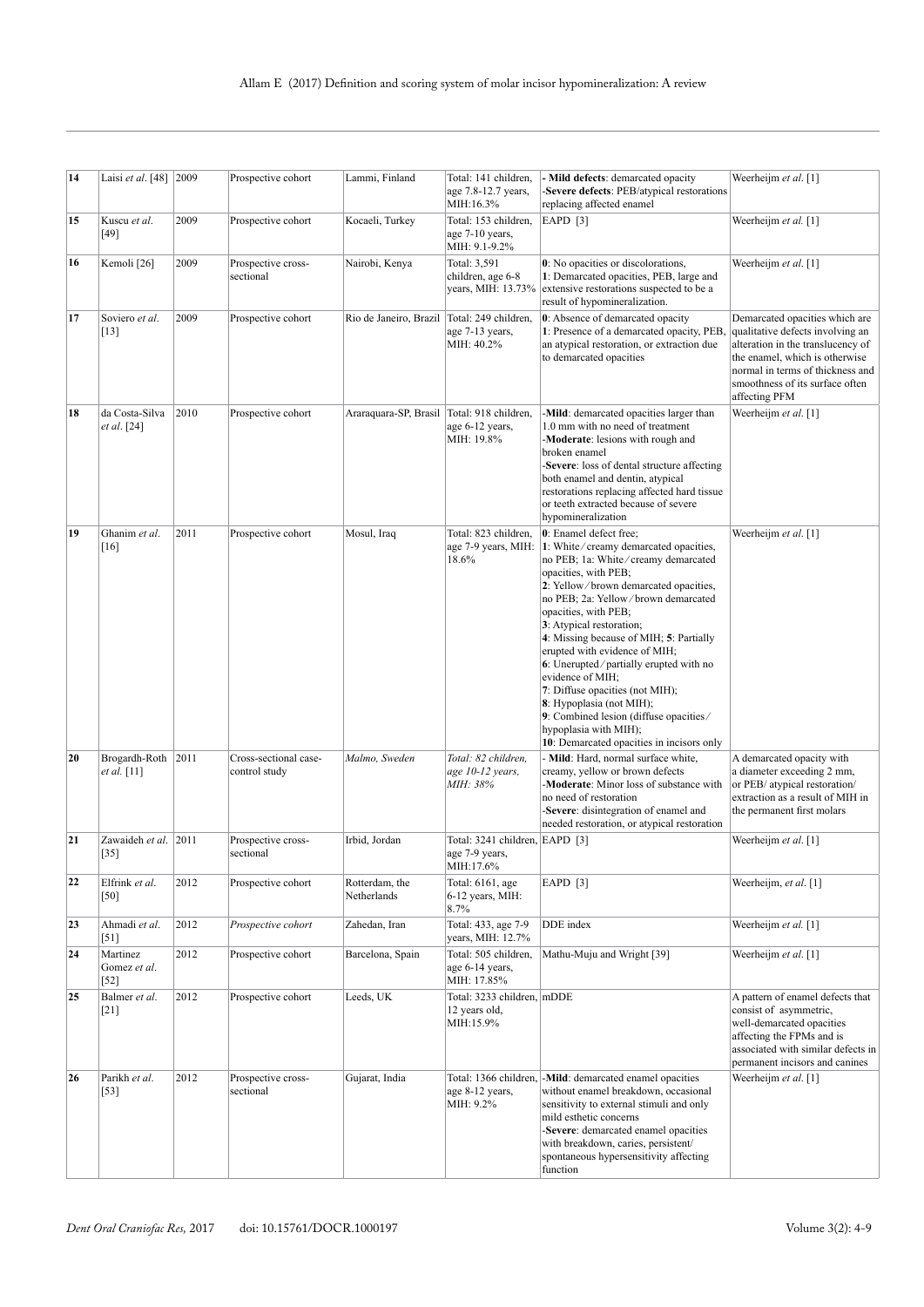| 27 | Souza et al.<br>$[54]$               | 2012 | Prospective cohort                | São Paulo, Brazil               | Total: 903 children,<br>age 6-12 years,<br>MIH: 24.9% and<br>17.8%,                                                                       | EAPD [3]                                                                                                                                                                                                                                                                                                                                         | Weerheijm et al. [1]                                                                                                                                                                                                                                                                                                                                                          |
|----|--------------------------------------|------|-----------------------------------|---------------------------------|-------------------------------------------------------------------------------------------------------------------------------------------|--------------------------------------------------------------------------------------------------------------------------------------------------------------------------------------------------------------------------------------------------------------------------------------------------------------------------------------------------|-------------------------------------------------------------------------------------------------------------------------------------------------------------------------------------------------------------------------------------------------------------------------------------------------------------------------------------------------------------------------------|
| 28 | Jeremias et al.<br>$[55]$            | 2013 | Cross-sectional<br>observational  | São Paulo, Brazil               | Total: 1157 children,<br>age 6-12 years,<br>MIH: 12.3%                                                                                    | -Mild: demarcated enamel opacities of<br>different colors either white, yellow and<br>brown<br>-Severe: PEB, atypical restorations and<br>extraction due to MIH                                                                                                                                                                                  | Weerheijm et al. [1]                                                                                                                                                                                                                                                                                                                                                          |
| 29 | Sönmez et al.<br>$[34]$              | 2013 | Prospective cohort                | Ankara, Turkey                  | Total: 4049 children,<br>age 7-12 years,<br>MIH: 7.7%                                                                                     | $EAPD$ [3]                                                                                                                                                                                                                                                                                                                                       | Weerheijm et al. [1]                                                                                                                                                                                                                                                                                                                                                          |
| 30 | Mittal et al.<br>$[14]$              | 2014 | Prospective cross-<br>sectional   | Chandigarh, India               | 6.31%                                                                                                                                     | Total: 1792 children, The 10-point scoring system based on the<br>age 6-9 years, MIH: EAPD criteria (Ghanim et al. [16])                                                                                                                                                                                                                         | Weerheijm et al. [1]                                                                                                                                                                                                                                                                                                                                                          |
| 31 | Saldias-Vargas<br><i>et al.</i> [56] | 2014 | Prospective cohort                | Bauru, Brazil                   | Total: 150, age<br>6-12 years, MIH:<br>4%, 22%, 42%<br>for non-cleft, cleft<br>palate, and cleft lip<br>and palate groups<br>respectively | mDDE index                                                                                                                                                                                                                                                                                                                                       | Enamel defects in PFMs<br>combined with hypomineralized<br>incisors                                                                                                                                                                                                                                                                                                           |
| 32 | Garcia-Margarit 2014<br>et al. [57]  |      | Prospective cross-<br>sectional   | Valencia, Spain                 | Total: 840 children.<br>8 years old, MIH:<br>21.8%                                                                                        | $0$ – Permanent teeth free of pathological<br>conditions,<br>$M - MHH$<br>$O$ : Demarcated opacities $>2$ mm diameter<br>P: Post-eruption enamel breakdown<br>C: Extensive caries with opacities around<br>edge<br><b>R</b> : Atypical restorations.<br>E: Missing permanent first molars as a<br>result of MIH<br>N: Tooth not erupted          | Weerheijm et al. [1]                                                                                                                                                                                                                                                                                                                                                          |
| 33 | Shrestha et al.<br>$[58]$            | 2014 | Prospective cross-<br>sectional   | Kavre, Nepal                    | Total: 749 children,<br>age 7-12 years,<br>MIH: 13.7%                                                                                     | 10-point scoring system based on EAPD<br>criteria (Ghanim et al. 2011)<br>Unerupted tooth was considered as<br>not having MIH; thus code 6 was also<br>considered as code 0. Also, both the<br>white/creamy demarcated opacities,<br>with PEB and yellow/brown demarcated<br>opacities, with PEB were included in the<br>group of teeth with PEB | Weerheijm et al. [1]                                                                                                                                                                                                                                                                                                                                                          |
| 34 | Jankovic [59]                        | 2014 | Retrospective cross-<br>sectional | Foča, Bosnia and<br>Herzegovina | Total: 141 children,<br>8 years old, MIH:<br>12.8%                                                                                        | -Mild: Enamel color changes (white,<br>Weerheijm et al. [1]<br>yellow or brown)<br>-Moderate: discoloration and minimal<br>loss of tooth substances without the need<br>for restoration<br>-Severe: damaged enamel and dentin loss<br>that require restoration                                                                                   |                                                                                                                                                                                                                                                                                                                                                                               |
| 35 | Petrou et al.<br>$[60]$              | 2014 | Prospective cohort                | Greifswald, Germany             | 10.1%                                                                                                                                     | Total: 2395 children, Mild or severe alteration according to the<br>age 8-9 years, MIH: degree of tooth structure loss                                                                                                                                                                                                                           | Weerheijm et al. [1]                                                                                                                                                                                                                                                                                                                                                          |
| 36 | Ghanim et al.<br>$[19]$              | 2014 | Prospective cohort                | Shiraz, Iran                    | Total: 810 children,<br>age 9-11 years,<br>MIH: 164 (20.2 %)                                                                              | -Mild: color changes only (i.e. creamy<br>white or yellow/brown)<br>-Moderate: loss in enamel substance<br>-Severe: loss of enamel associated<br>with affected dentine and/or atypical<br>restoration                                                                                                                                            | The clinical presence of<br>developmental defects that<br>can be seen as opacities,<br>discoloration or as a mixture<br>of change in appearance and<br>loss of enamel substance. The<br>FPMs and permanent incisors<br>have been reported as the<br>most frequently affected teeth,<br>however, any other tooth,<br>primary or permanent, may be<br>affected at the same time |
| 37 | Krishnan et al.<br>[61]              | 2015 | Prospective cohort                | Tamilnadu, India                | age 9-14 years,<br>MIH: 7.3%                                                                                                              | Total: 4989 children, The 10-point scoring system based on the<br>EAPD criteria (Ghanim et al. [16])                                                                                                                                                                                                                                             | Weerheijm et al. [1]                                                                                                                                                                                                                                                                                                                                                          |
| 38 | Hussein et al.<br>[62]               | 2015 | Prospective cohort                | Selangor, Malaysia              | Total: 154 children,<br>age 7-12 years,<br>MIH: 16.9%                                                                                     | -Mild: Enamel color changes (white,<br>yellow or brown)<br>-Moderate: discoloration and minimal<br>loss of tooth substances without the need<br>for restoration<br>-Severe: damaged enamel and dentin loss<br>that require restoration                                                                                                           | Weerheijm et al. [1]                                                                                                                                                                                                                                                                                                                                                          |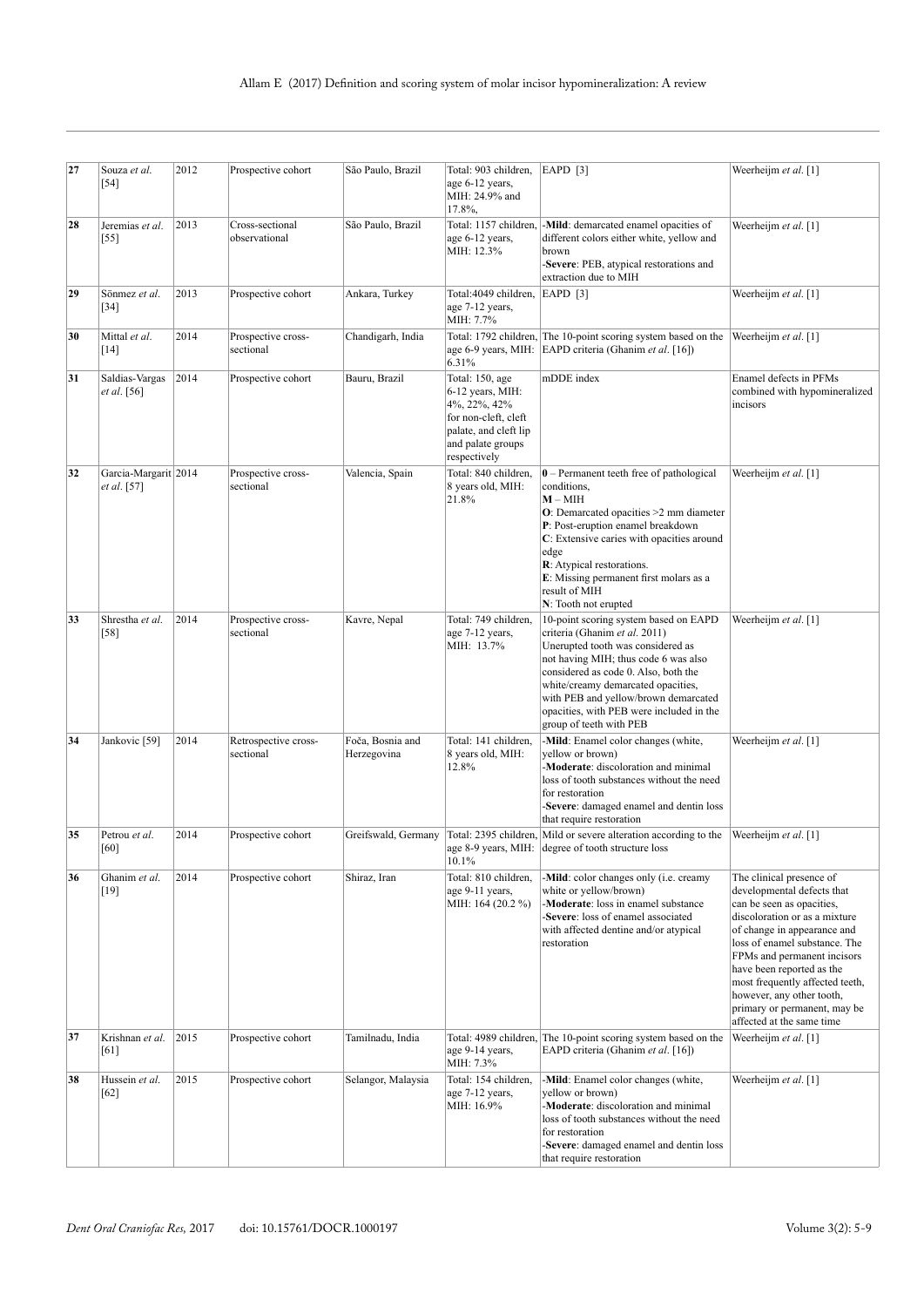| 39 | Ovedele<br>et al. [63]           | 2015 | Prospective cross-<br>sectional | Ile-Ife, Nigeria     | Total: 2,107<br>children, age 8-16<br>years, MIH: 12.7% | -Mild: Demarcated opacities present in<br>the non-stress bearing areas of the molars<br>with no enamel loss from fracturing<br>-Moderate: Atypical restoration,<br>demarcated opacities present on the<br>occlusal/incisal third of the teeth with no<br>PEB or with PEB limited to one or two<br>surfaces without cuspal involvement<br>-Severe: PEB | Weerheijm et al. [1]                                                                                                                                       |
|----|----------------------------------|------|---------------------------------|----------------------|---------------------------------------------------------|-------------------------------------------------------------------------------------------------------------------------------------------------------------------------------------------------------------------------------------------------------------------------------------------------------------------------------------------------------|------------------------------------------------------------------------------------------------------------------------------------------------------------|
| 40 | Kevrekidou<br><i>et al.</i> [20] | 2015 | Prospective cross-<br>sectional | Thessaloniki, Greece | age 8-14 years.<br>MIH: 21%                             | Total: 2335 children,  - <b>Mild</b> : Demarcated enamel opacities,<br>occasional sensitivity to external stimuli.<br>and only mild esthetic concerns<br>-Severe: Demarcated enamel opacities<br>with PEB, hypersensitivity affecting<br>function, and strong esthetic concerns                                                                       | The developmental phenomenon<br>in which one to four PFMs and<br>possibly incisors appear with<br>demarcated opacities due to<br>enamel hypomineralization |

PEB: posteruptive enamel breakdown; PFM: permanent first molar; EAPD: European Academy of Pediatric Dentistry; DDE: developmental defects of enamel index

*et al.* [3] definition and scoring system. The most commonly used definition in literature, in general, was the original definition created by Weerheijm *et al.* [1]: "Hypomineralization of systemic origin of 1-4 permanent first molars frequently associated with affected incisors". Weeheijm *et al.* [3] characterized the hypomineralization as a demarcated opacity, not diffuse. Some authors, however, modified the definition of hypomineralization to include other clinical criteria such as "color changes or ill structuring" or changing the word "systemic origin" into developmental, qualitative, morphological, or asymmetrical [10,13,18-20]. Some authors also included other teeth such as the permanent canines, permanent second molars, or primary teeth in the definition [19,21].

While some of the prevalence reports indicated that they used the EAPD criteria or the modified developmental defects of enamel (DDE) index as their classification system, other authors have either added modifications or created their own judging criteria. For example, Fteita *et al.* [22], Laisi *et al.* [23], and da Cost-Silva *et al.* [24] classified their cases into mild, moderate, or severe according to the degree of tooth structure loss. Lygidakis *et al.* [25] and Kevrekidou *et al.* [20] suggested that it's better to classify MIH cases into two groups only (mild and severe) combining the previously designed two categories of moderate and severe into one group. Some investigators [13,26] based their data only on a classification of 0 and 1, where 0 indicates sound teeth or a normal dentition while 1 denotes MIH affected case without reporting grading or severity.

#### **Discussion**

MIH can affect both esthetics and cariogenic susceptibility and is considered to be a global dental problem. It is described by the EAPD as hypomineralization of systemic origin of 1-4 first permanent molars (FPM) frequently associated with affected incisors [3]. Since then, the defining criteria for the condition seem to be the systemic origin and the demarcated opacities in FPM with or without associated incisors. Clinically, MIH presents as opacities of different colors in the affected teeth that will sometimes undergo post-eruptive breakdown due to the porous and weak enamel surface. Accordingly, the condition can represent a serious and challenging clinical management problem. Children with MIH require higher levels of treatment needs and demonstrate considerable management problems [27-29]. Although most of the published research is epidemiological data, there is still insufficient evidence about the significance of consequences of MIH and how it may impact the dental healthcare delivery system in general.

Based on these review findings, there seems to be many reasons why the current MIH terminology and criteria are considered questionable and should be addressed:

#### **Teeth involved**

In some reports, demarcated opacities were not limited to the permanent first molar and incisors. Similar lesions have been observed on second primary molars, permanent canines, second permanent molars and premolars [19,21]. Consequently, some authors [30] described the terminology MIH as "misleading" and claimed that this greatly contributes to an under-estimation of the actual defect. They suggested that mineralization defects on all teeth should be recorded in order to reflect the extent of involvement and if sufficient evidence exist that MIH is not predominantly restricted to molars and incisors, revising the name should be considered.

While most of the studies consider children as having MIH when one or more FPM meet the diagnostic criteria, others [21] indicated that in the absence of FPMs, MIH diagnosis should be based on the anterior teeth. Balmer *et al.* [31] introduced other terms such as Incisor Hypomineralization (IH) and Molar Hypomineralization (MH). They indicated that the definition of all three conditions (MIH, IH and MH) are mutually exclusive and that demarcated opacities named as IH, MH, and deciduous molar incisor hypomineralization (DMH) should all be considered parts of a spectrum that includes MIH given that these defects share characteristics and risk factors which overlap with MIH and are expected to have the same etiology. The original inclusion of only molars and sometimes incisors was based on the mixed dentition status of the children examined. These teeth form and erupt earlier than the other permanent teeth and could show either early environmental effects or staged genetic effects on tooth formation. We agree with Weerheijm *et al.* [3] that if examinations of older children could show that more teeth are involved in hypomineralization than the molars and incisors, then a name change would be appropriate.

#### **Lesion size**

The minimum size of lesions included in the diagnosis of MIH is also inconsistent between studies. While some studies included only defects larger than 2 mm [16,32-34], others have included all hypomineralized lesions regardless of their size [30,35]. The exclusion of smaller defects might have thus contributed to lower prevalence rates in some reports.

#### **Severity indices or scoring systems**

The majority of published literature basically report prevalence data in certain population. Prevalence figures varied considerably. To a great extent, the lack of standardization and heterogeneity of the scoring or characterization systems used in each study probably contributed to the variability. Although a few studies used the current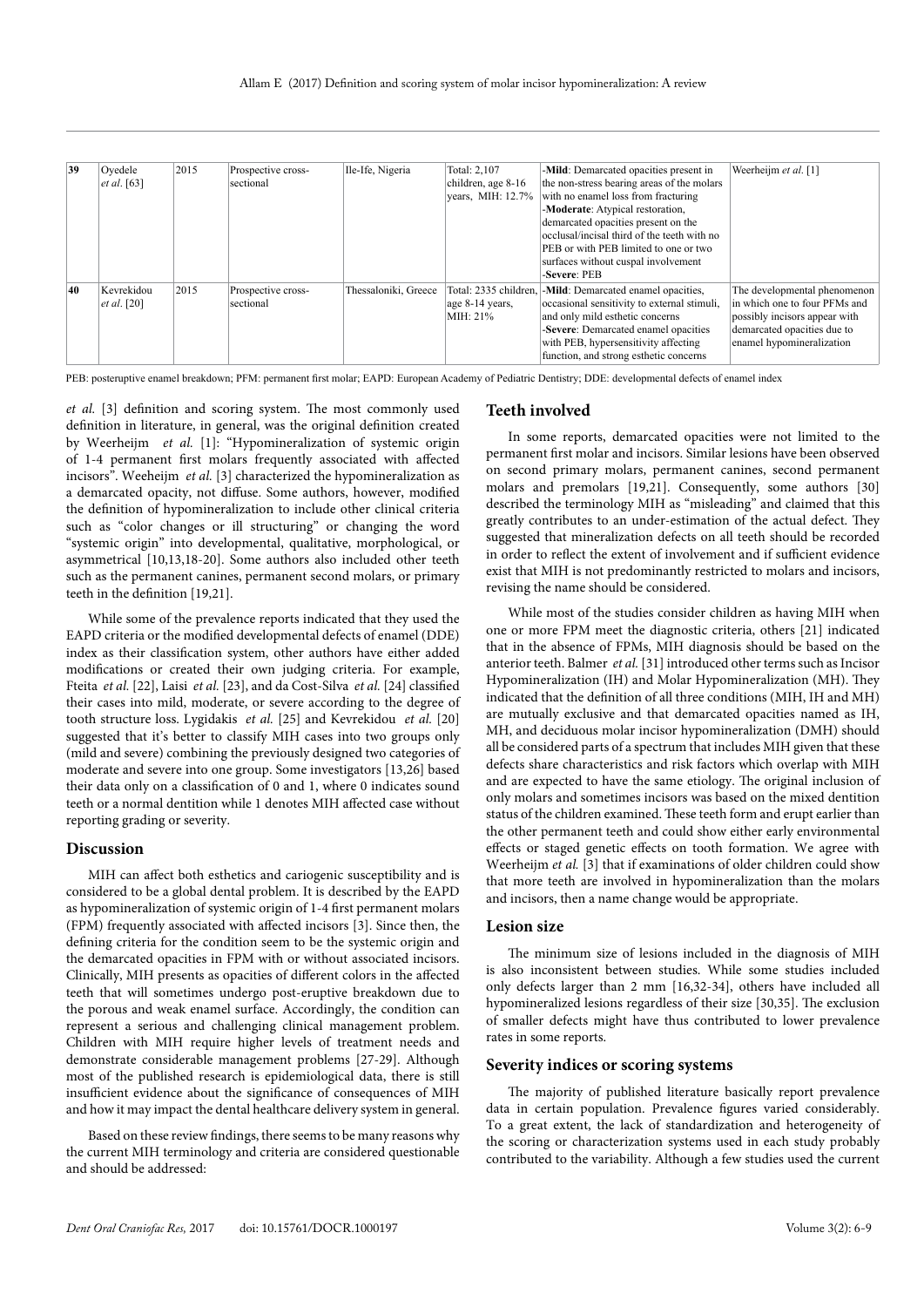EAPD characterizing system (Table 3), some authors have either used some modifications or created their own scoring system which makes it obvious that there is a certain degree of confusion and lack of consensus [3,22-26]. The usefulness of the early EAPD criteria should also be reevaluated due to the fact that it only categorizes the enamel conditions but does not quantify them. Ghanim *et al.* [17], following the 2014 EAPD Congress in Poland, developed a complex scoring system to quantify the severity of MIH based on the number of involved teeth as well as the type and extent of the enamel defect.

The severity of MIH may differ significantly between individuals and within different teeth of the same individual. The DDE index was implemented to classify the affected teeth according to the type and extent of the defect into 3 categories: demarcated opacities, diffuse opacities, or hypoplasia. Modifications were later proposed to make classification simpler while more specific and meaningful (Table 4).

According to current EAPD criteria, the most extensively used index, diagnosis of MIH includes recording either absence or presence of demarcated opacities, post-eruptive enamel breakdown, atypical restorations, extractions due to MIH and the failure of eruption of a molar or incisor. The use of different scoring systems and severity indices results in confusing and contradictory results. If a case was only scored according to the most severe defect, this may not reflect meaningful results as it may represent involvement of a few or even one tooth whereas the same score may be given to a case with multiple minor defects in another study using summation of scores of all affected teeth. This inconsistency does not allow accurate representation of the

**Table 3.** Diagnostic criteria for MIH [3].

|   | Each tooth should be examined for:                                                                                                           |  |  |  |
|---|----------------------------------------------------------------------------------------------------------------------------------------------|--|--|--|
|   | Absence or presence of demarcated opacities<br>(defect altering the translucency of the enamel)                                              |  |  |  |
|   | Posteruptive enamel breakdown (loss of surface<br>enamel after tooth eruption, usually associated with<br>a pre-existing opacity)            |  |  |  |
|   | Atypical restorations (frequently extended to the<br>buccal or palatal smooth surfaces reflecting the<br>distribution of hypoplastic enamel) |  |  |  |
|   | Extracted molars due to MIH                                                                                                                  |  |  |  |
| 5 | Failure of eruption of a molar or incisor                                                                                                    |  |  |  |

**Table 4.** Modified DDE index for use in general purpose epidemiological studies [64].

|                                             | Code             |
|---------------------------------------------|------------------|
| Normal                                      | $\Omega$         |
| Demarcated opacities:                       |                  |
| white/cream                                 | 1                |
| yellow/brown                                | $\overline{c}$   |
| Diffuse opacities:                          |                  |
| Lines                                       | 3                |
| Patchy                                      | $\overline{4}$   |
| Confluent                                   | 5                |
| Confluent/patchy + staining+ loss of enamel | 6                |
| Hypoplasia:                                 |                  |
| Pits                                        | $\overline{7}$   |
| Missing enamel                              | $\boldsymbol{8}$ |
| Any other defects                           | 9                |
| <b>Extent of Defect:</b>                    |                  |
| Normal                                      | $\Omega$         |
| < 1/3                                       | 1                |
| At least $1/3 < 2/3$                        | $\overline{c}$   |
| At least 2/3                                | 3                |
|                                             |                  |

patients' overall oral condition, actual restoration needs, and financial requirements.

Children with MIH have higher levels of treatment needs and satisfactory restoration of affected teeth might be very challenging. A study reported that by the age of nine years, children affected with enamel hypomineralization required dental treatment about ten times more frequently compared to unaffected children and that each hypomineralized tooth was treated on average twice [36]. Actual management needs were underestimated when considering only decayed or restored teeth as most of these children would also require continued pediatric restorative, orthodontic and preventive care [37,38]. This highlights the importance of directing future research to high-quality studies that help to improve our understanding of the exact causes of MIH, allow development of standardized diagnostic criteria and universal severity index, and update the dental profession on the overall impact on the oral health care delivery system.

#### **Conclusions**

Although MIH seems to be a significant dental public health concern, there is insufficient evidence regarding how accurate the currently used definition and judgement criteria reflect the clinical challenges, treatment needs, and cost associated with the condition. Studies continue to be published using alternative definitions and scoring systems and there is lack of agreement on important criteria. Such inconsistency makes it difficult to compare studies and develop evidence based guidelines. A globally accepted definition and scoring system is necessary.

#### **References**

- 1. Weerheijm KL, Jalevik B, Alaluusua S (2001) Molar-incisor hypomineralisation. *Caries Res* 35: 390-391. [\[Crossref\]](http://www.ncbi.nlm.nih.gov/pubmed/11641576)
- 2. Weerheijm KL (2003) Molar incisor hypomineralisation (MIH). *Eur J Paediatr Dent*  4: 114-120. [\[Crossref\]](http://www.ncbi.nlm.nih.gov/pubmed/14529330)
- 3. Weerheijm K, Duggal M, Mejare I, Papagiannoulis L, Koch G, et al. (2003) Judgement criteria for molar incisor hypomineralisation (MIH) in epidemiologic studies: a summary of the European meeting on MIH held in Athens, 2003. *Eur J Paediatr Dent*  4: 110-113. [\[Crossref\]](https://www.ncbi.nlm.nih.gov/pubmed/14529329)
- 4. Alaluusua S (2010) Aetiology of molar-incisor hypomineralisation: a systematic review. *Eur Arch Paediatr Dent* 11: 53-58. [\[Crossref\]](http://www.ncbi.nlm.nih.gov/pubmed/20403298)
- 5. Shubha AB, Hegde S (2013) Molar incisor hypomineralization: Review of its prevalence, etiology, clinical appearance and management. *Int J Oral Maxillofac Path*  4: 26-33.
- 6. Brook AH (2009) Multilevel complex interactions between genetic, epigenetic and environmental factors in the aetiology of anomalies of dental development. *Arch Oral Biol* 54: S3-17. [\[Crossref\]](https://www.ncbi.nlm.nih.gov/pubmed/19913215)
- 7. Whatling R, Fearne JM (2008) Molar incisor hypomineralization: a study of aetiological factors in a group of UK children. *Int J Paediatr Dent* 18: 155-162. [\[Crossref\]](http://www.ncbi.nlm.nih.gov/pubmed/18384347)
- 8. Jeremias F, Koruyucu M, Küchler EC, Bayram M, Tuna EB, et al. (2013) Genes expressed in dental enamel development are associated with molar-incisor hypomineralization. *Arch Oral Biol* 58: 1434-1442. [\[Crossref\]](https://www.ncbi.nlm.nih.gov/pubmed/23790503)
- 9. Kühnisch J, Thiering E, Heitmüller D, Tiesler CM, Grallert H, et al. (2014) Genomewide association study (GWAS) for molar–incisor hypomineralization (MIH). *Clin Oral Invest* 18: 677-682. [\[Crossref\]](https://www.ncbi.nlm.nih.gov/pubmed/23918034)
- 10. Preusser SE, Ferring V, Wleklinski C, Wetzel WE (2007) Prevalence and severity of molar incisor hypomineralization in a region of Germany -- a brief communication. *J Public Health Dent* 67: 148-150. [\[Crossref\]](http://www.ncbi.nlm.nih.gov/pubmed/17899899)
- 11. Brogardh-Roth S, Matsson L, Klingberg G (2011) Molar-incisor hypomineralization and oral hygiene in 10- to-12-yr-old Swedish children born preterm. *Eur J Oral Sci*  119: 33-39. [\[Crossref\]](http://www.ncbi.nlm.nih.gov/pubmed/21244509)
- 12. Cho SY, Ki Y, Chu V (2008) Molar incisor hypomineralization in Hong Kong Chinese children. *Int J Paediatr Dent* 18: 348-352. [\[Crossref\]](http://www.ncbi.nlm.nih.gov/pubmed/18637048)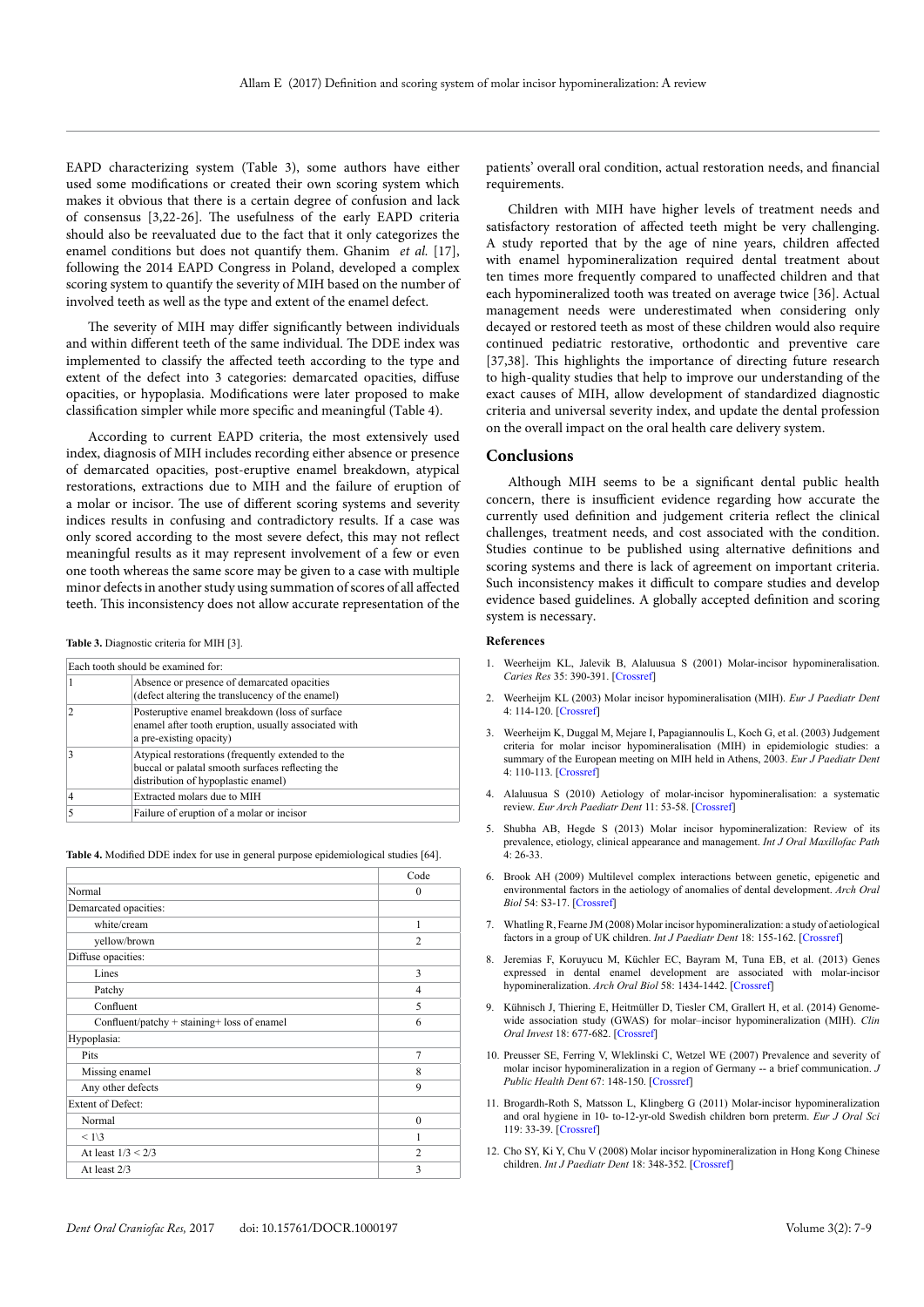- 13. Soviero V, Haubek D, Trindade C, Da Matta T, Poulsen S (2009) Prevalence and distribution of demarcated opacities and their sequelae in permanent 1st molars and incisors in 7 to 13-year-old Brazilian children. *Acta Odontol Scand* 67: 170-175. [\[Crossref\]](https://www.ncbi.nlm.nih.gov/pubmed/19253064)
- 14. Mittal NP, Goyal A, Gauba K, Kapur A (2014) Molar incisor hypomineralisation: prevalence and clinical presentation in school children of the northern region of India. *Eur Arch Paediatr Dent* 15: 11-18. [\[Crossref\]](https://www.ncbi.nlm.nih.gov/pubmed/23754204)
- 15. Elfrink MEC, Ghanim A, Manton DJ, Weerheijm KL (2015) Standardized studies on molar incisor hypomineralisation (MIH) and hypomineralised second primary molars (HSPM): a need. *Eur Arch Paediatr Dent* 16: 247-255. [\[Crossref\]](https://www.ncbi.nlm.nih.gov/pubmed/25894247)
- 16. Ghanim A, Morgan M, Marino R, Bailey D, Manton D (2011) Molar-incisor hypomineralisation: prevalence and defect characteristics in Iraqi children. *Int J Paediat Dent* 21: 413-421. [\[Crossref\]](https://www.ncbi.nlm.nih.gov/pubmed/21689174)
- 17. Ghanim A, Elfrink M, Weerheijm K, Mariño R, Manton D (2015) A practical method for use in epidemiological studies on enamel hypomineralisation. *Eur Arch Paediatr Dent* 16: 235-246. [\[Crossref\]](http://www.ncbi.nlm.nih.gov/pubmed/25916282)
- 18. Crombie F, Manton D, Kilpatrick N (2009) Aetiology of molar-incisor hypomineralization: a critical review. *Int J Paediatr Dent* 19: 73-83. [\[Crossref\]](http://www.ncbi.nlm.nih.gov/pubmed/19250392)
- 19. Ghanim A, Bagheri R, Golkari A, Manton D (2014) Molar-incisor hypomineralisation: a prevalence study amongst primary schoolchildren of Shiraz, Iran. *Eur Arch Paediatr Dent* 15: 75-82. [\[Crossref\]](http://www.ncbi.nlm.nih.gov/pubmed/23860621)
- 20. Kevrekidou A, Kosma I, Arapostathis K, Kotsanos N (2015) Molar incisor hypomineralization of eight-and 14-year-old children: Prevalence, severity, and defect characteristics. *Pediatr Dent* 37: 455-461. [\[Crossref\]](https://www.ncbi.nlm.nih.gov/pubmed/26531090)
- 21. Balmer R, Toumba J, Godson J, Duggal M (2012) The prevalence of molar incisor hypomineralisation in Northern England and its relationship to socioeconomic status and water fluoridation. *Int J Paediatr Dent* 22: 250-257. [\[Crossref\]](http://www.ncbi.nlm.nih.gov/pubmed/22010979)
- 22. Fteita D, Ali A, Alaluusua S (2006) Molar-incisor hypomineralization (MIH) in a group of school-aged children in Benghazi, Libya. *Eur Arch Paediatr Dent* 7: 92-95. [\[Crossref\]](http://www.ncbi.nlm.nih.gov/pubmed/17140534)
- 23. Laisi S, Kiviranta H, Lukinmaa PL, Vartiainen T, Alaluusua S (2008) Molar-incisorhypomineralisation and dioxins: new findings. *Eur Arch Paediatr Dent* 9: 224-227. [\[Crossref\]](http://www.ncbi.nlm.nih.gov/pubmed/19054476)
- 24. da Costa-Silva CM, Jeremias F, de Souza JF, Cordeiro Rde C, Santos-Pinto L, et al. (2010) Molar incisor hypomineralization: prevalence, severity and clinical consequences in Brazilian children. *Int J Paediatr Dent* 20: 426-434. [\[Crossref\]](https://www.ncbi.nlm.nih.gov/pubmed/20738434)
- 25. Lygidakis NA, Dimou G, Briseniou E (2008) Molar-incisor-hypomineralisation (MIH): Retrospective clinical study in Greek children. I. Prevalence and defect characteristics. *Eur Arch Paediatr Dent* 9: 200-206. [\[Crossref\]](https://www.ncbi.nlm.nih.gov/pubmed/19054473)
- 26. Kemoli AM (2008) Prevalence of molar incisor hypomineralisation in six to eight yearolds in two rural divisions in Kenya. *East Afr Med J* 85: 514-519. [\[Crossref\]](http://www.ncbi.nlm.nih.gov/pubmed/19537429)
- 27. Chawla N, Messer LB, Silva M (2008) Clinical studies on molar-incisorhypomineralisation part 1: distribution and putative associations. *Eur Arch Paediatr Dent* 9: 180-190. [\[Crossref\]](http://www.ncbi.nlm.nih.gov/pubmed/19054471)
- 28. Chawla N, Messer LB, Silva M (2008) Clinical studies on molar-incisorhypomineralisation part 2: development of a severity index. *Eur Arch Paediatr Dent*  9: 191-199. [\[Crossref\]](http://www.ncbi.nlm.nih.gov/pubmed/19054472)
- 29. Crombie FA, Manton DJ, Weerheijm KL, Kilpatrick NM (2008) Molar incisor hypomineralization: a survey of members of the Australian and New Zealand Society of Paediatric Dentistry. *Aust Dent J* 53: 160-166. [\[Crossref\]](https://www.ncbi.nlm.nih.gov/pubmed/18494972)
- 30. Lygidakis NA, Wong F, Jälevik B, Vierrou AM, Alaluusua S, et al. (2010) Best clinical practice guidance for clinicians dealing with children presenting with molar-incisorhypomineralisation (MIH): An EAPD policy document. *Eur Arch Paediatr Dent* 11: 75-81. [\[Crossref\]](http://www.ncbi.nlm.nih.gov/pubmed/20403301)
- 31. Balmer R, Toumba KJ, Munyombwe T, Godson J, Duggal MS (2015) The prevalence of incisor hypomineralisation and its relationship with the prevalence of molar incisor hypomineralisation. *Eur Arch Paediatr Dent* 16: 265-269. [\[Crossref\]](http://www.ncbi.nlm.nih.gov/pubmed/25894246)
- 32. Calderara PC, Gerthoux PM, Mocarelli P, Lukinmaa PL, Tramacere PL, et al. (2005) The prevalence of Molar Incisor Hypomineralisation (MIH) in a group of Italian school children. *Eur J Paediatr Dent* 6: 79-83. [\[Crossref\]](http://www.ncbi.nlm.nih.gov/pubmed/16004536)
- 33. Muratbegovic A, Markovic N, Selimovic MG (2007) Molar incisor hypomineralisation in Bosnia and Herzegovina: prevalence, aetiology and clinical consequences in medium caries activity population. *Eur Arch Paediatr Dent* 8: 189-194. [\[Crossref\]](https://www.ncbi.nlm.nih.gov/pubmed/18076849)
- 34. Sonmez H, Yildirim G, Bezgin T (2013) Putative factors associated with molar incisor hypomineralisation: an epidemiological study. *Eur Arch Paediatr Dent* 14: 375-380. [\[Crossref\]](https://www.ncbi.nlm.nih.gov/pubmed/238606194)
- 35. Zawaideh FI, Al-Jundi SH, Al-Jaljoli MH (2011) Molar incisor hypomineralisation: prevalence in Jordanian children and clinical characteristics. *Eur Arch Paediatr Dent*  12: 31-36. [\[Crossref\]](https://www.ncbi.nlm.nih.gov/pubmed/21299943)
- 36. Jalevik B, Klingberg GA (2002) Dental treatment, dental fear and behavior management problems in children with severe enamel hypomineralization of their permanent first molars. *Int J Paediatr Dent* 12: 24-32. [\[Crossref\]](https://www.ncbi.nlm.nih.gov/pubmed/11853245)
- 37. Leppäniemi A, Lukinmaa PL, Alaluusua S (2001) Nonfluoride hypomineralizations in the permanent first molars and their impact on the treatment need. *Caries Res* 35: 36- 40. [\[Crossref\]](http://www.ncbi.nlm.nih.gov/pubmed/11125194)
- 38. William V, Messer LB, Burrow MF (2006) Molar incisor hypomineralization: review and recommendations for clinical management. *Pediatr Dent* 28: 224-232. [\[Crossref\]](http://www.ncbi.nlm.nih.gov/pubmed/16805354)
- 39. Mathu-Muju K, Wright JT (2006) Diagnosis and treatment of molar incisor hypomineralization. *Compend Contin Educ Dent* 27: 604-610. [\[Crossref\]](http://www.ncbi.nlm.nih.gov/pubmed/17133930)
- 40. dos Santos MPA, Maia LC. Molar incisor hypomineralization: Morphological, aetiological, epidemiological and clinical considerations. INTECH Open Access Publisher, 2012.
- 41. Sadashivamurthy P, Deshmukh S (2012) Missing links of molar incisor hypomineralization: a review. *J Int Oral Health* 4: 1-11.
- 42. Seow WK (2014) Developmental defects of enamel and dentine: challenges for basic science research and clinical management. *Aust Dent J* 59: 143-154. [\[Crossref\]](http://www.ncbi.nlm.nih.gov/pubmed/24164394)
- 43. Bajwa NK, Jingarwar MM, Pathak A (2014) Molar incisor hypomineralization. *Int J Experiment Dent Sci* 3: 37-40.
- 44. Jasulaityte L, Veerkamp JS, Weerheijm KL (2007) Molar incisor hypomineralization: review and prevalence data from a study of primary school children in Kaunas (Lithuania). *Eur Arch Paediatr Dent* 8: 87-94. [\[Crossref\]](https://www.ncbi.nlm.nih.gov/pubmed/17555690)
- 45. Jasulaityte L, Weerheijm KL, Veerkamp JS (2008) Prevalence of molar-incisorhypomineralisation among children participating in the Dutch National Epidemiological Survey. *Eur Arch Paediatr Dent* 9: 218-223. [\[Crossref\]](https://www.ncbi.nlm.nih.gov/pubmed/19054475)
- 46. Whatling R, Fearne JM (2008) Molar incisor hypomineralization: a study of aetiological factors in a group of UK children. *Int J Paediatr Dent* 18: 155-162. [\[Crossref\]](http://www.ncbi.nlm.nih.gov/pubmed/18384347)
- 47. Kusku OO, Caglar E, Sandalli N (2008) The prevalence and aetiology of molar-incisor hypomineralisation in a group of children in Istanbul. *Eur J Paediatr Dent* 9: 139-144. [\[Crossref\]](http://www.ncbi.nlm.nih.gov/pubmed/18844443)
- 48. Laisi S, Ess A, Sahlberg C, Arvio P, Lukinmaa PL, et al. (2009) Amoxicillin may cause molar incisor hypomineralization. *J Dent Res* 88: 132-136. [\[Crossref\]](http://www.ncbi.nlm.nih.gov/pubmed/19278983)
- 49. Kuscu OO, Caglar E, Aslan S, Durmusoglu E, Karademir A, et al. (2009) The prevalence of molar incisor hypomineralization (MIH) in a group of children in a highly polluted urban region and a windfarm-green energy island. *Int J Paediatr Dent* 19: 176-185. [\[Crossref\]](https://www.ncbi.nlm.nih.gov/pubmed/19016928)
- 50. Elfrink ME, ten Cate JM, Jaddoe VW, Hofman A, Moll HA, et al. (2012) Deciduous molar hypomineralization and molar incisor hypomineralization. *J Dent Res* 91: 551- 555. [\[Crossref\]](http://www.ncbi.nlm.nih.gov/pubmed/22370445)
- 51. Ahmadi R, Ramazani N, Nourinasab R (2012) Molar incisor hypomineralization: a study of prevalence and etiology in a group of Iranian children. *Iran J Pediatr* 22: 245-251. [\[Crossref\]](http://www.ncbi.nlm.nih.gov/pubmed/23056894)
- 52. Martinez Gomez, TP, Guinot F, Bellet LJ, Giner L (2012) Prevalence of molar–incisor hypomineralisation observed using transillumination in a group of children from Barcelona (Spain). *Int J Paediatr Dent* 22: 100-109. [\[Crossref\]](https://www.ncbi.nlm.nih.gov/pubmed/21883558)
- 53. Parikh DR, Ganesh M, Bhaskar V (2012) Prevalence and characteristics of molar incisor hypomineralisation (MIH) in the child population residing in Gandhinagar, Gujarat, India. *Eur Arch Paediatr Dent* 13: 21-26. [\[Crossref\]](https://www.ncbi.nlm.nih.gov/pubmed/22293101)
- 54. Souza JF, Costa-Silva CM, Jeremias F, Santos-Pinto L, Zuanon AC, et al. (2012) Molar incisor hypomineralisation: possible aetiological factors in children from urban and rural areas. *Eur Arch Paediatr Dent* 13: 164-170. [\[Crossref\]](https://www.ncbi.nlm.nih.gov/pubmed/22883354)
- 55. Jeremias F, de Souza JF, Silva CM, Cordeiro Rde C, Zuanon AC, et al. (2013) Dental caries experience and Molar-Incisor Hypomineralization. *Acta Odontol Scand* 71: 870- 876. [\[Crossref\]](http://www.ncbi.nlm.nih.gov/pubmed/23351220)
- 56. Saldias-Vargas VP, Tovani-Palone MR, Moura-Martins AP, da Silva Dalben G, Ribeiro-Gomide M (2014) Enamel defects in permanent first molars and incisors in individuals